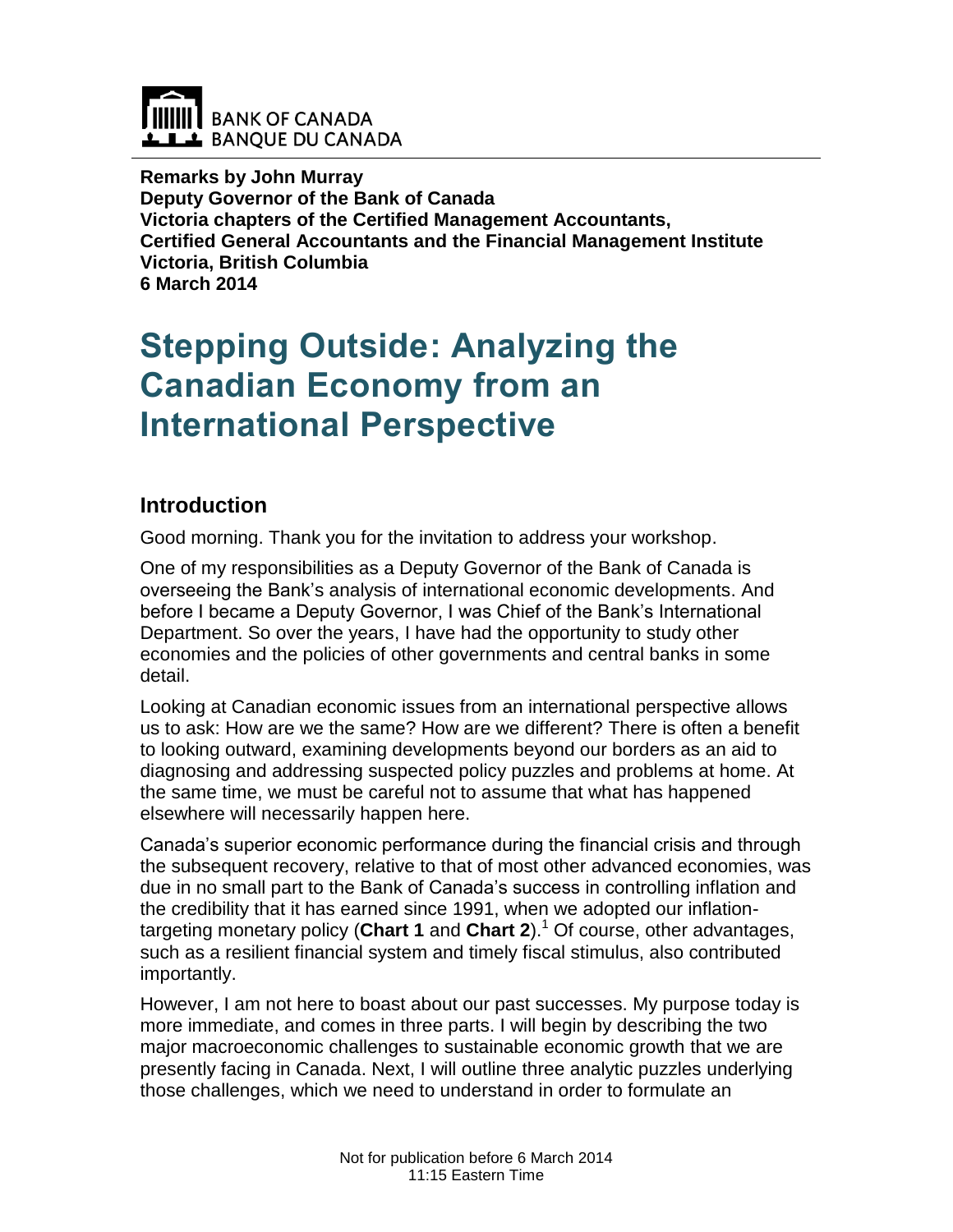appropriate monetary policy response. Finally, I want to demonstrate how information gleaned from the experiences of other countries can help answer these puzzles and guide the conduct of policy here.

### **Chart 1: Real GDP in Canada fell less during the crisis than in other G-7 countries and recovered faster**



Eurostat, Cabinet Office of Japan and Bank of Canada calculations

#### **Chart 2: Inflation has remained close to the Bank's 2 per cent target since the early 1990s**

Last observations: 2013Q3 for Canada; 2013Q4 for others

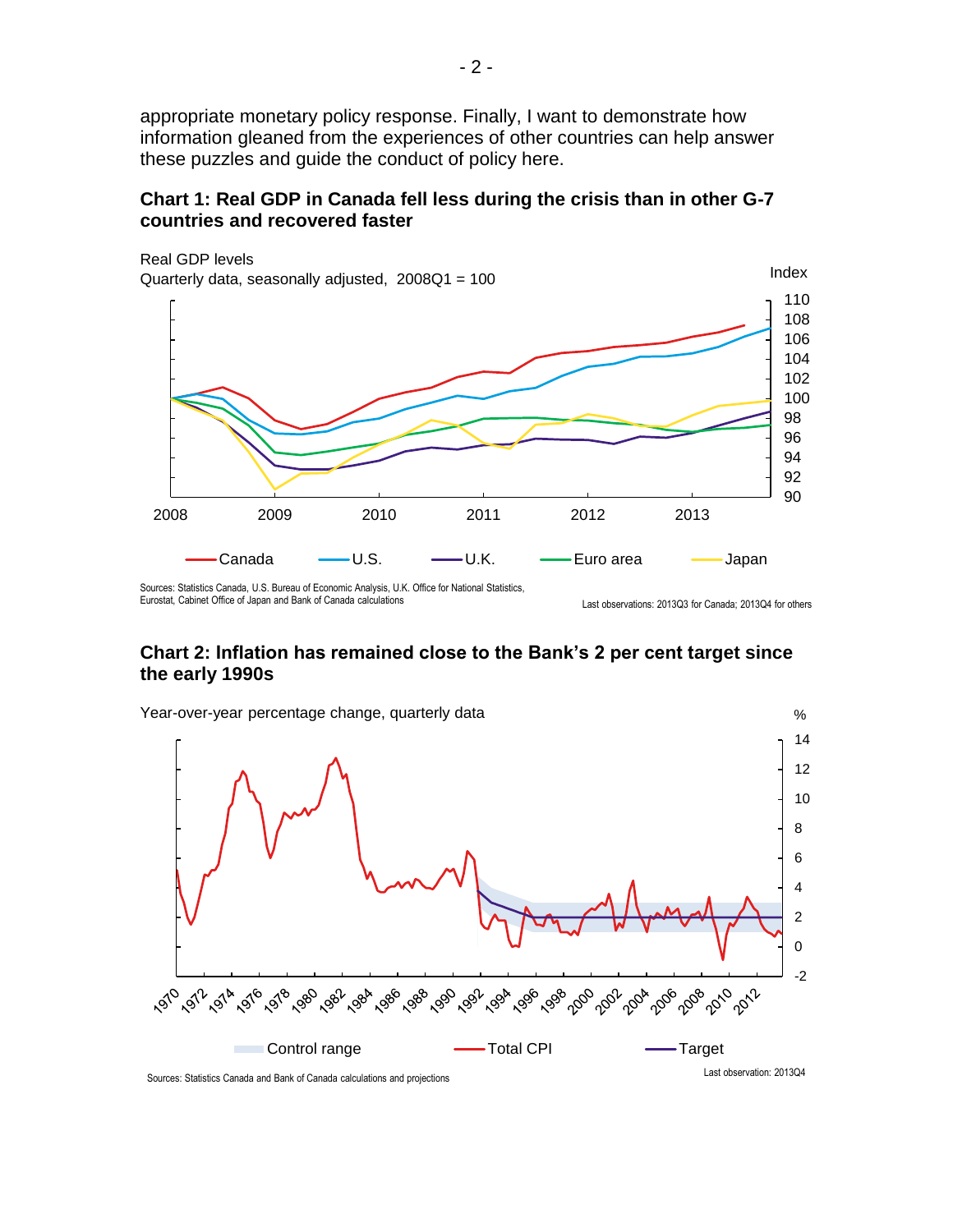# **Two Major Macroeconomic Challenges**

Economic activity in Canada has remained significantly below its potential level for some time (**Chart 3**), and the weak rates of inflation that have recently been observed are largely a reflection of this (**Chart 4**). The Bank's *first* challenge, therefore, is to return inflation to the 2 per cent target jointly adopted by the Bank and the Government of Canada, and to return production in the real economy to its capacity level, since satisfying these two conditions generally goes hand-inhand.





Eliminating excess supply in the economy and returning inflation to target are not enough, however. The *second* challenge is unbalanced economic growth. The sources of growth must be well balanced for growth to be sustainable. A rapid return to potential is neither sufficient nor desirable, if it is only temporary and purchased at the cost of future instability and lower growth.

What do I mean by unbalanced economic growth, you might ask? Why isn't all growth, by whatever means, good? In today's economy, a lack of balance implies growth that has relied too heavily on increases in household spending—in particular, the purchase of houses, with a resultant rapid increase in household debt. Future growth, if it is to last, needs to draw more support from business fixed investment and exports.

During the depths of the last recession, demand for our exports collapsed, and extraordinarily accommodative monetary policy was needed to boost domestic demand in order to support employment and income (**Chart 5**). The Bank's timely and aggressive policy actions—combined with extraordinary fiscal stimulus—worked, with extra internal demand effectively substituting for weak external demand. However, there are limits to how far this can be taken. The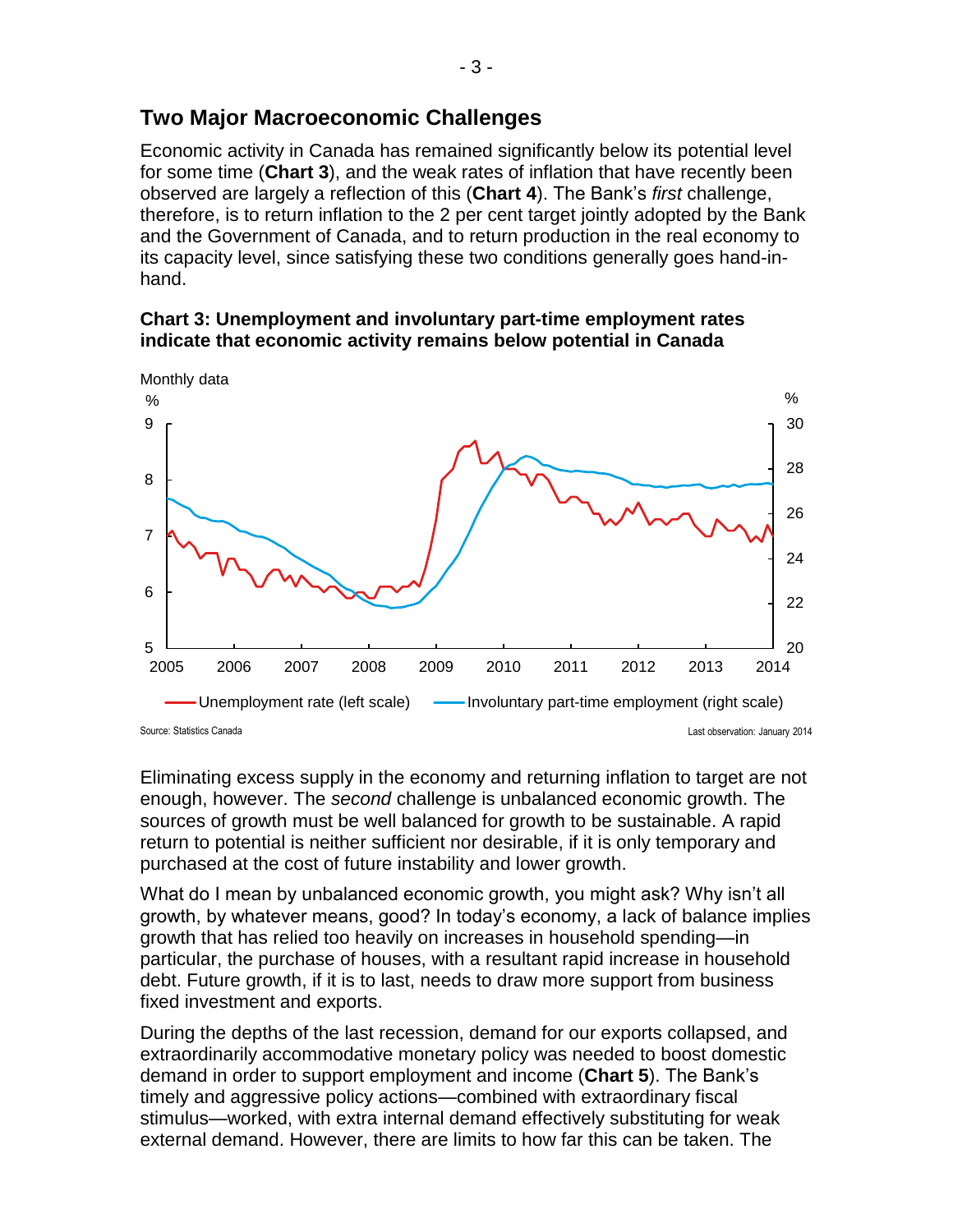household sector is now largely played out; pushing it much further could lead to trouble. So we are left with an economy that in many respects has done well, but one in which both output and inflation are roughly 1 per cent below where they should be, and where the sources of demand need to be rotated. $2$ 

#### **Chart 4: Slack in the economy is reflected in the recent weak rates of inflation**



Year-over-year percentage change, quarterly data

\*CPI excluding eight of the most volatile components and the effect of changes in indirect taxes on the remaining components Sources: Statistics Canada and Bank of Canada calculations and projections Last observation: 2013Q4

#### **Chart 5: Exports collapsed during the recession but monetary and fiscal policies helped boost domestic demand**



Sources: Statistics Canada and Bank of Canada calculations Last observation: 2013Q4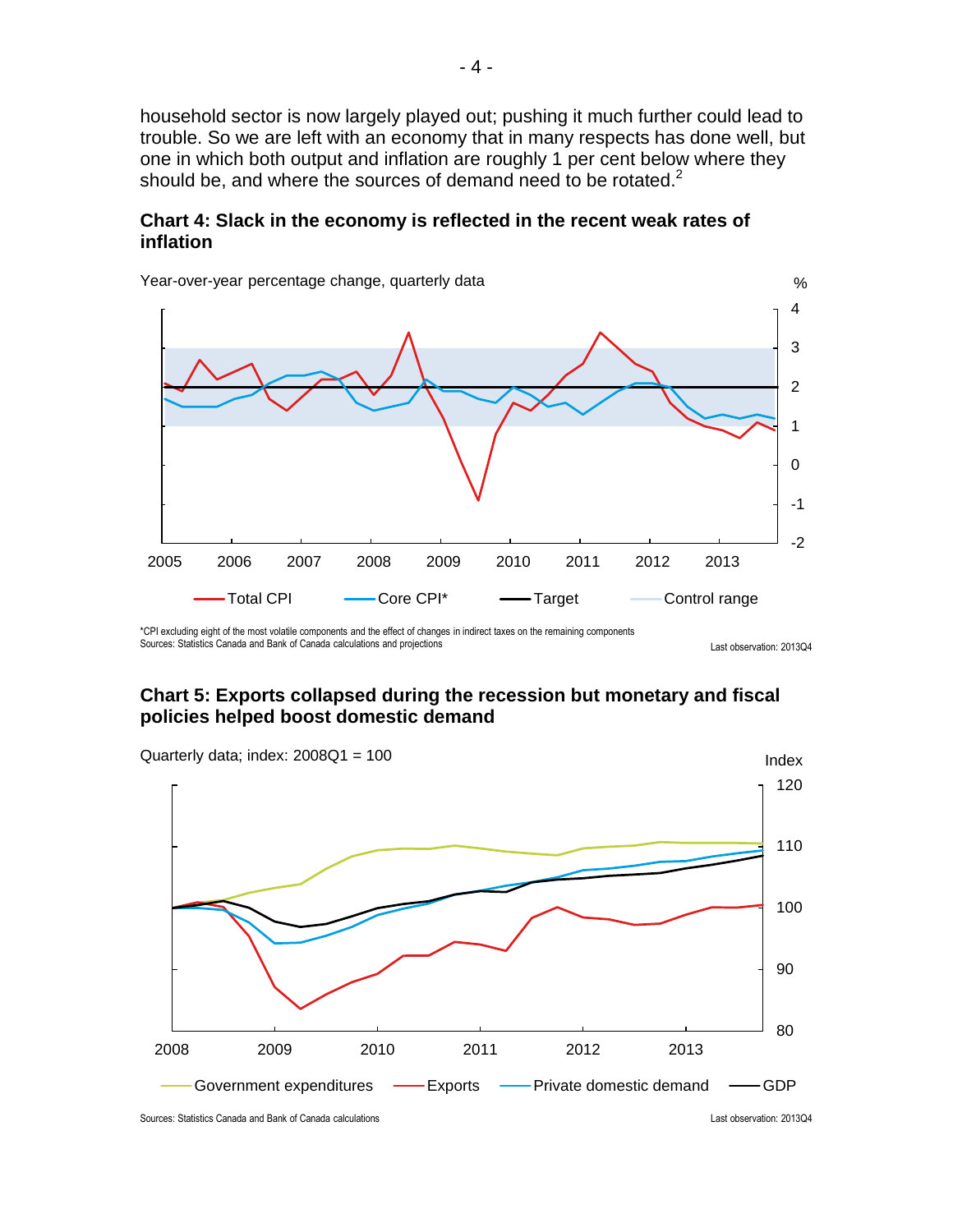# **Macroeconomic Puzzles**

The Bank's base-case projection, as presented in our January *Monetary Policy Report*, has output returning to potential and inflation gradually returning to target in roughly two years. Setting the Bank's overnight interest rate—the Bank's primary monetary policy instrument—at the appropriate level over this period to achieve our objective always requires considerable judgement and must often balance more than one risk to the economy. Some of this uncertainty derives from not having a clear fix on where the economy is at present and what forces are acting on it. The output gap, for example, is not observable, and has to be estimated.

But the challenge is more serious than simply not knowing exactly where the starting point is. Since monetary policy operates with long and variable lags, policy formulation must be forward-looking and anticipate the forces that might be acting on the economy one and two years out. $3$ 

The present situation is further complicated by three macroeconomic puzzles the recent behaviour of three key variables and their implications for future economic performance.

First, inflation has been unusually weak given the estimated size of the output gap and other identifiable forces thought to be putting downward pressure on prices.

Second, fixed investment has been unusually weak given healthy corporate balance sheets, historically high profits, the low cost of capital and the growing momentum of the global recovery.

Third, non-commodity exports have been unusually weak given strengthening global growth and somewhat improved competitive conditions.

In other words, the macroeconomy has not been unfolding exactly as we had expected.

The tendency in these situations is to view the puzzles as uniquely Canadian and to look for domestic explanations. Perhaps inflation is surprisingly weak because the output gap in Canada has been mismeasured: there might be more excess supply in the economy than the Bank has estimated. Perhaps exports are weak because Canadian firms are less competitive than originally thought, so exports are not rebounding as quickly as the growth in U.S. demand would suggest. Perhaps investment is weak because Canadian firms are inherently cautious and too conservative or because exports have underperformed.

Looking inward for answers might be too limiting, however, and cause us to ignore helpful information elsewhere. Economic developments in Canada are often surprisingly similar to those observed in other countries. This is not simply because Canada is a small, open economy, and therefore subject to significant shocks originating in the global economy, although this no doubt accounts for much of the synchronous movement here and abroad. The similarity is also driven in many cases by more general global forces that are affecting several economies simultaneously, and that manifest themselves in Canada even when there are no obvious direct trade or investment links to these other countries. Alternatively, the similarity could be to events in another country that happened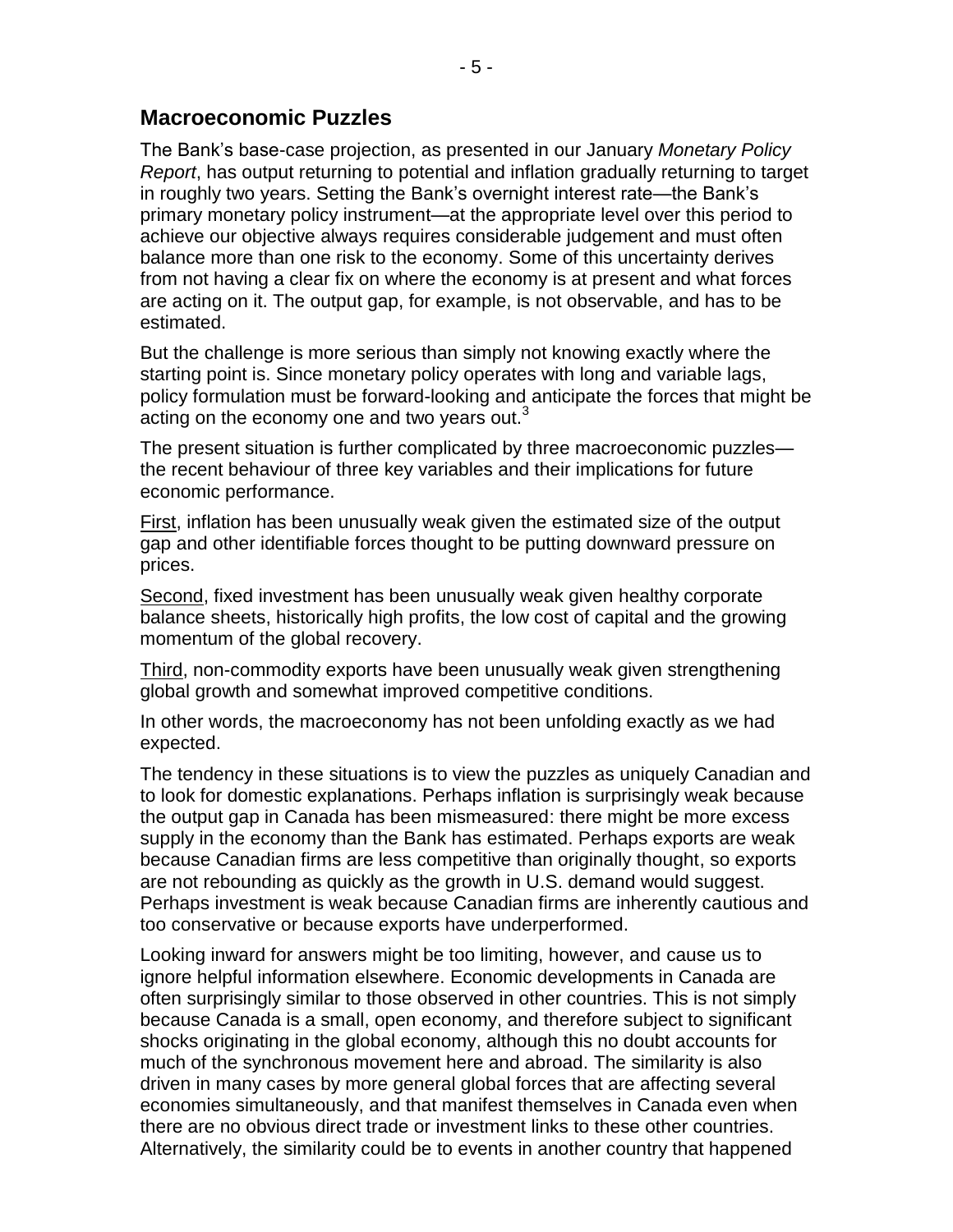some time ago, which nevertheless bear a striking resemblance to our own situation, and are therefore instructive.

Whatever the nature or source of these common patterns, they are potentially useful as a counterpoint to our own experience, an important and valuable lens through which to examine the Canadian condition.

What I propose to do now, is to take each of the puzzles described above and show how looking outward has improved our understanding of what is happening within.

# **The Three Puzzles from an International Perspective**

### *Weak inflation*

The first thing to note about inflation is that it is weak across virtually all of the advanced economies. Canada is not alone. Indeed, inflation is well below the target levels in almost all advanced economies (**Chart 6**). It is not just the low level that is noteworthy, however. It is also the timing of the weakness. Most of the observed down-shift in inflation has occurred within the past two years. The significance of this will become apparent in a moment.

In Canada, the weakness has been credited largely to continuing excess supply in the economy, which is putting downward pressure on wages and prices, and to an increase in competitive pressures in the retail sector. But, according to our best estimates, these factors are unable to explain the entire shortfall.

Looking at inflation in other countries, one might be tempted to argue that there are global forces at work, and that inflation in Canada is not determined exclusively by domestic forces. In fact, statistical evidence gathered from something known as principal component analysis, which captures a common factor from various data sets, suggests that for total inflation as measured by the consumer price index (CPI) this is, to a degree, true.

### **Chart 6: Inflation is well below target in almost all advanced economies**



Last observation: 2013Q4 Note: For the United States, the price index for personal consumption expenditures is shown, while for other countries, it is the consumer price index. Sources: Statistics Canada, U.S. Bureau of Economic Analysis and Eurostat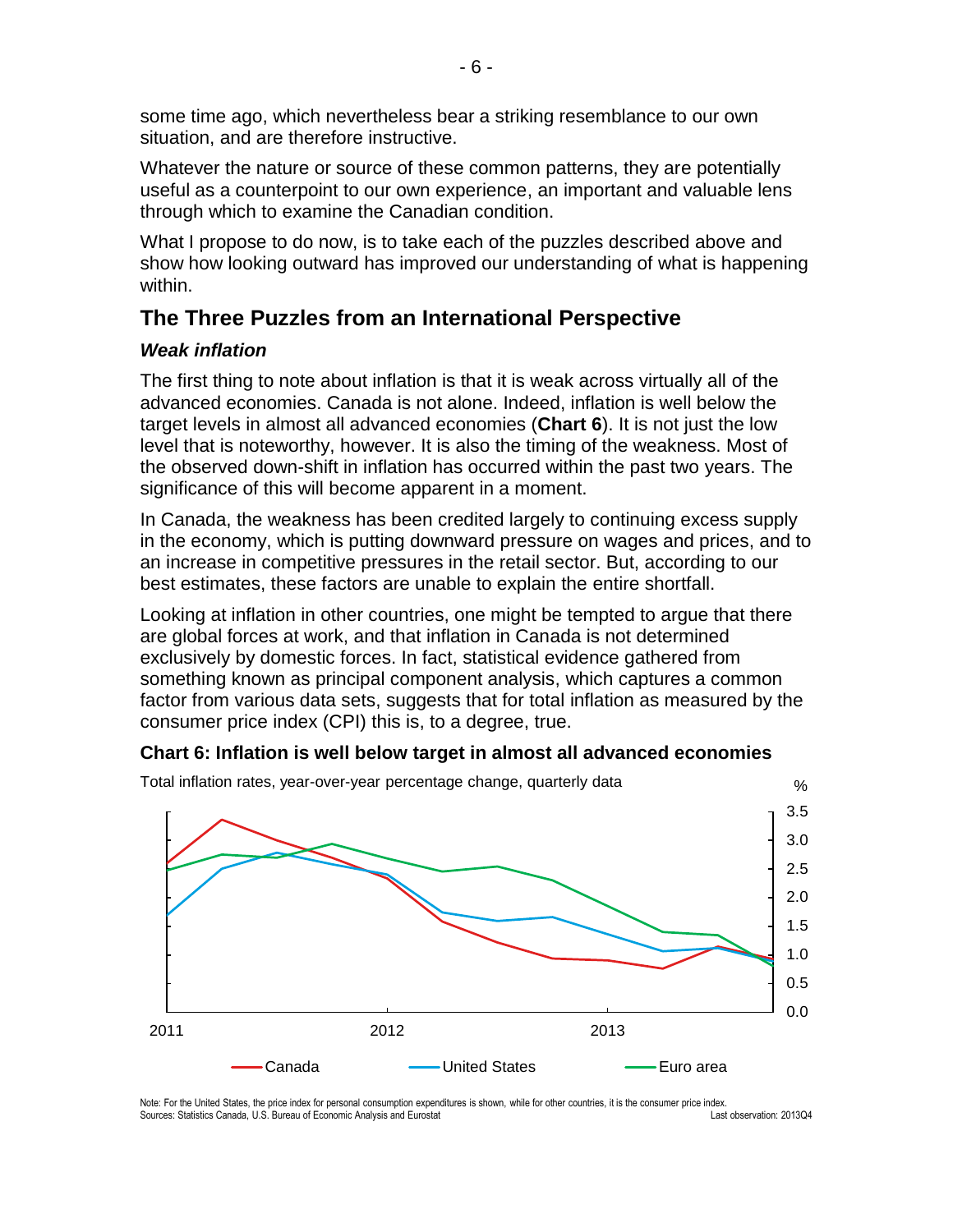The high correlation one observes among rates of total CPI inflation in all of these countries is driven to an important degree by common movements in food and energy prices, which are known to be highly volatile and largely determined in world markets. This finding is not a surprise, but more a confirmation of something that was already known.

The surprise relates more to the movements in *core* inflation, which also exert an important influence on total CPI inflation. $4$  While it is difficult to identify a common component using statistical techniques, they have moved in concert and have all shifted down quite recently.

The existence of a sizable output gap in each of the countries could offer an explanation, but the timing is not right. These gaps have existed for several years, and, in some cases, have been narrowing (**Chart 7**). So why would inflation weaken now?



%



Total output gap in OECD countries

Note: The 2013-15 values are projections. Source: OECD Economic Outlooks November 2013

It is possible that idiosyncratic developments, peculiar to each country, could explain the common pattern, but such an extreme coincidence seems unlikely. The more likely lesson that one might draw from this shared international experience is that the effect of output gaps on inflation is subject to a much longer lag than previously thought and that, to have an effect, the gaps must be not just large, but persistent. Indeed, the sensitivity of prices to excess supply might increase through time.

This is not to preclude the possibility of other forces at work in Canada, such as an output gap that might be underestimated, just that the alternative explanation—a delayed response—must be given serious consideration. Provided this relationship holds, inflation can be expected to return to target as output returns to potential.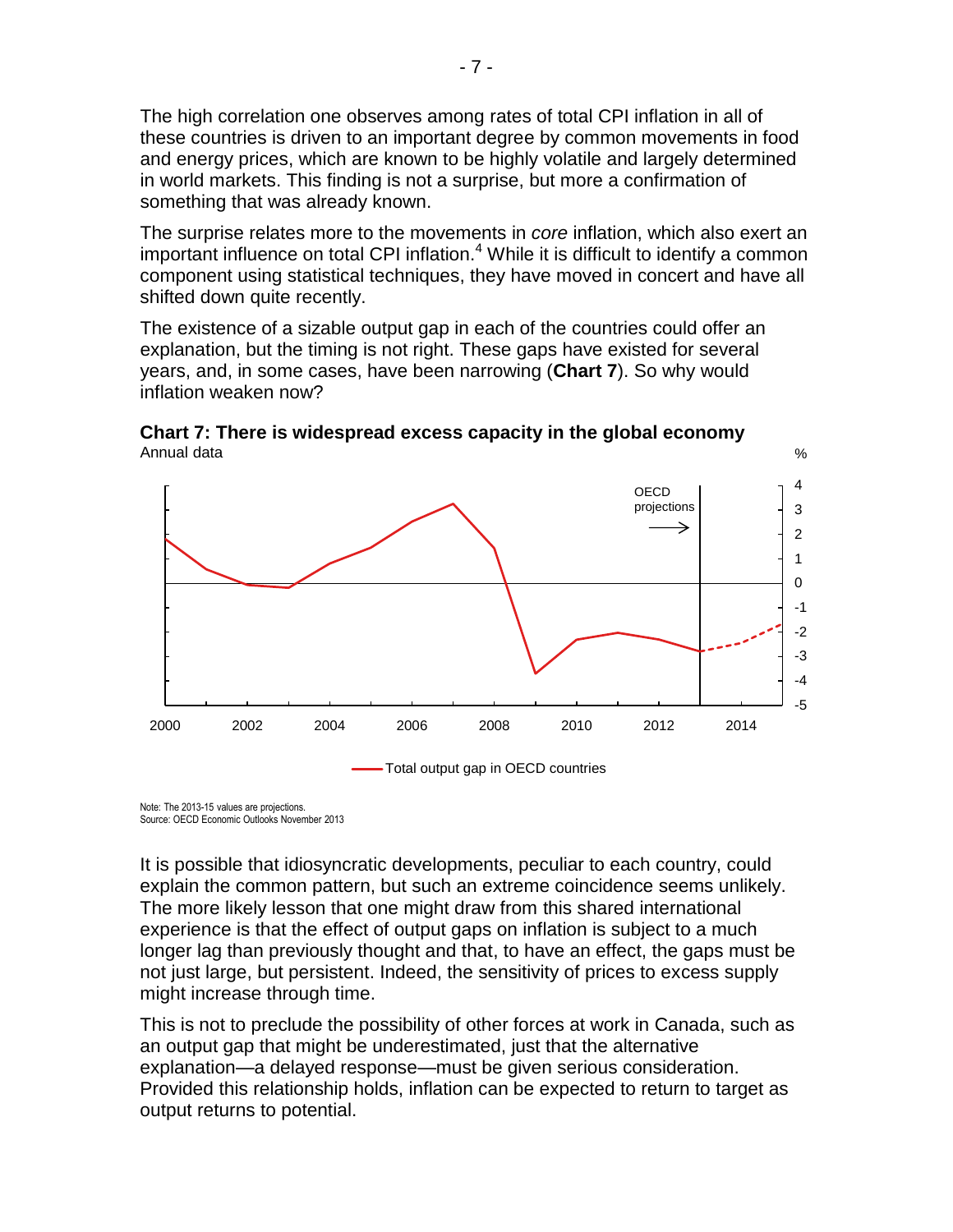#### *Weak investment*

The story for "missing investment" in Canada is much the same. One can easily identify a number of homegrown factors that might be inhibiting business investment here (**Chart 8** and **Chart 9**). Are Canadians risk-averse by nature? Are Canadian businesses too comfortable with what has worked in the past, and reluctant to strike out in new directions? Are there institutional or financial impediments that we are not aware of? Could weak investment be the result of the poor performance of our non-commodity exports since the end of 2011? Before answering yes to one or all of the above, it is important to note that businesses in other countries have also been accumulating cash balances and delaying fixed investments—in many instances reporting rates of investment that are much lower than the rates of depreciation, pushing the capital stock ever lower. "Dead money," as it has been called, is not a uniquely Canadian phenomenon.

Researchers in the United States have advanced an explanation based on their statistical work that is both intuitive and convincing.<sup>5</sup> They have shown that uncertainty exerts a significant and distinct dampening effect on investment decisions, separate from other factors that might be closely related to it. Their results have been replicated by researchers elsewhere, and one can see a tight correspondence, if not causal relationship, between their measures of uncertainty and fixed investment activity. It would not be surprising if businesses were a little gun-shy and reluctant to commit large sums of money following the traumatizing experience of the crisis. The value of waiting for greater clarity is simply too high. Fortunately, the uncertainty appears to be receding, and there are signs that investment activity will accelerate in the near future.

### **Chart 8: Non-financial corporations in Canada and the United States have been profitable and cash-rich**

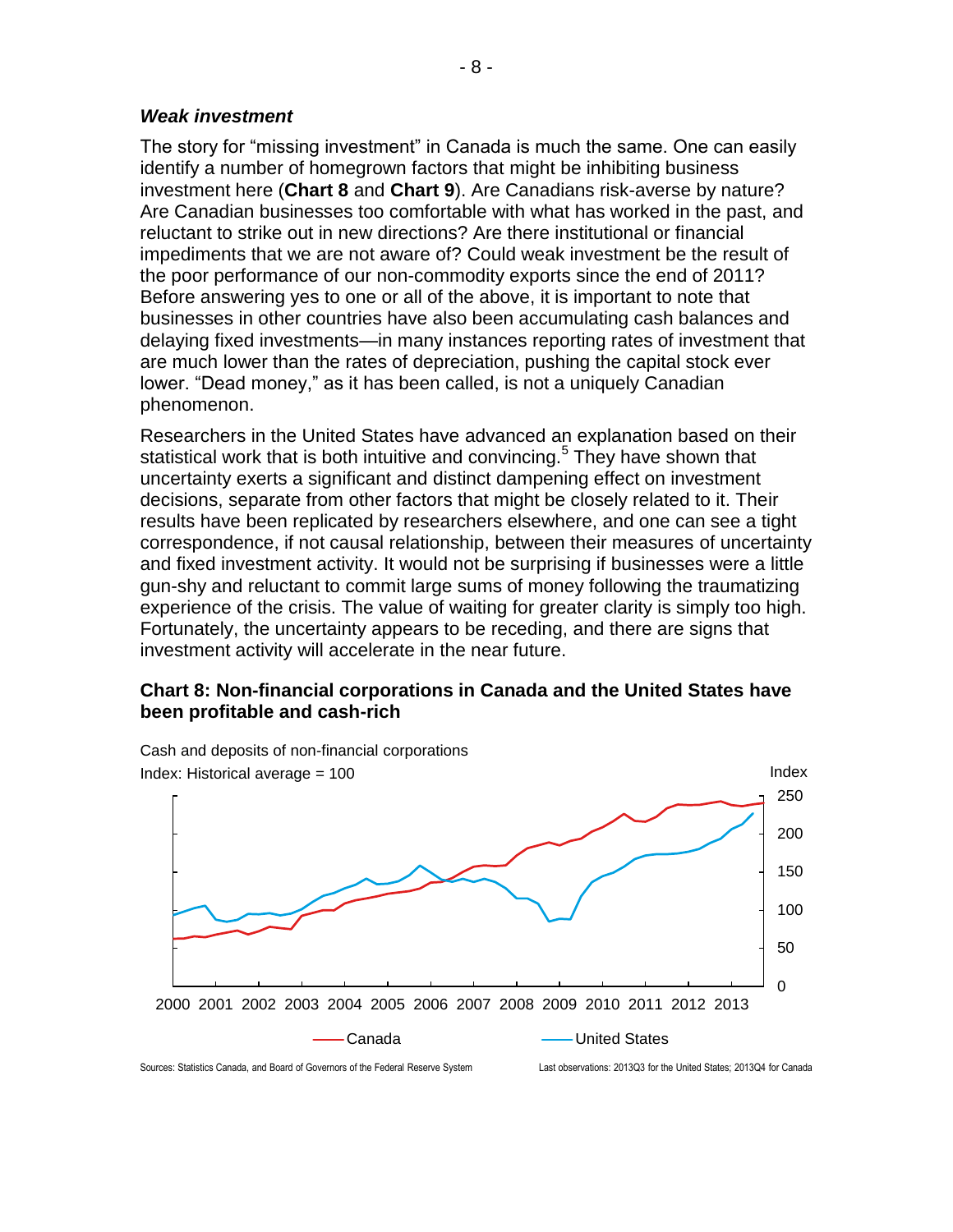#### **Chart 9: Although non-financial corporations have been profitable, investment in equipment has been weak**



#### *Weak exports*

The recent disappointment related to Canadian exports follows much the same pattern as inflation and investment, but with one or two notable differences. There has been a seeming disconnect between foreign demand and the performance of Canadian non-commodity exports over the past two years. The sectors of the U.S. economy that did especially badly in the recession were those that were especially important to Canadian exporters. As these sectors recovered, our exports should have accelerated. But they didn't. This disappointing performance is true even after one adjusts for the persistent strength of the Canadian dollar and the marked decline in our international competitiveness since the early 2000s. While it is possible that competitiveness or foreign demand, which the Bank proxies with a foreign activity measure (FAM), could have been mismeasured, sagging competitiveness seems to be a less obvious candidate.<sup>6</sup> Neither the dollar, nor competitiveness defined more generally (i.e., in terms of productivity and wage gaps adjusted for the exchange rate), has shown any evident break in trend. Most of the export disappointment is specific to the past two years (**Chart 10** and **Chart 11**).

Interestingly, the growth in global trade collapsed at about the same time and even more dramatically than the fall-off in Canadian trade (**Chart 12**). Perhaps the weakness in Canadian exports has a common cause and we should be thankful for what we have.

In this case, however, any race to judgment based on coincident timing could be misleading. Most of the reasons put forward for the collapse in global trade, such as constraints on the availability of trade financing and exceptionally weak economic activity in Europe, have little direct relevance for Canada.

An alternative explanation has been put forward, however, that also has a foreign origin and holds a little more promise. It relates to the fiscal cliff in the United States and the significant budget consolidation that has been underway there in the past two years.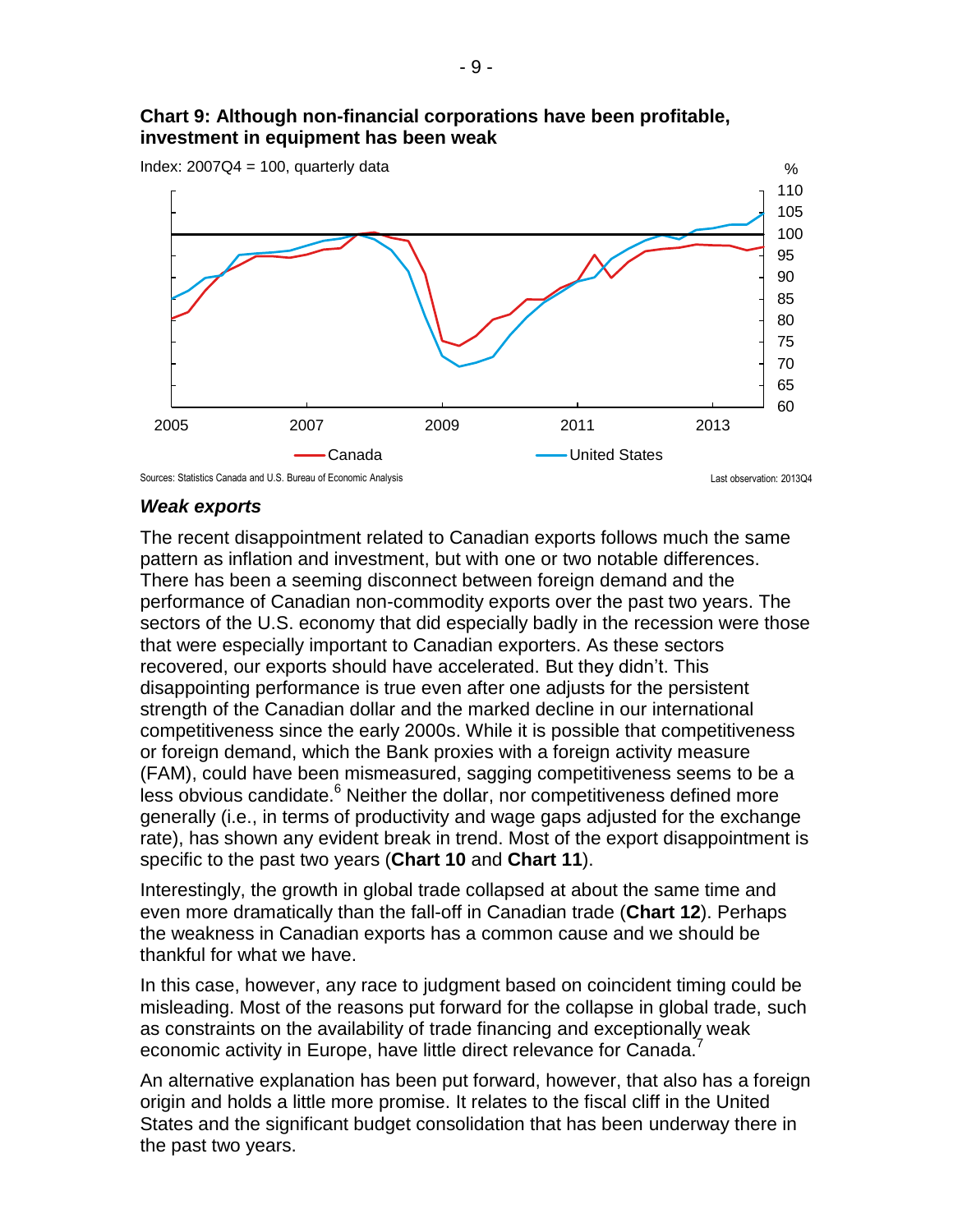

#### **Chart 11: A disconnect has become apparent between the foreign activity measure and the growth of non-commodity exports**



#### **Chart 10: Excluding energy, exports have been weak**

Real exports and the foreign activity measure; index: 2007Q2 = 100 (pre-recession peak in total exports)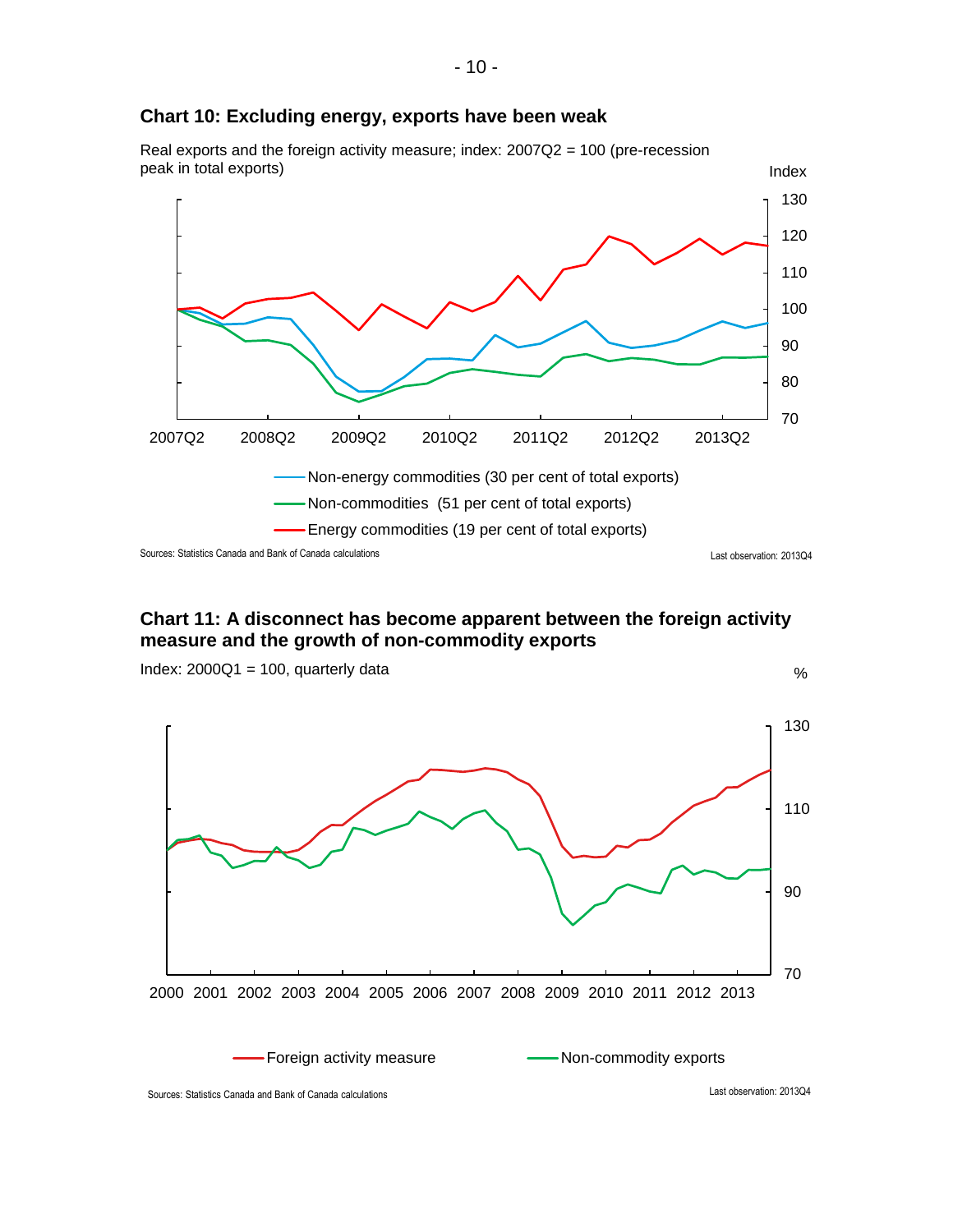

#### **Chart 12: Global trade growth plunged after 2011**

Contribution to year-over-year percentage change in nominal world merchandise imports, quarterly data

Source: World Trade Organization

Last observation: 2013Q2

Although one might assume that the demand for Canadian exports from U.S. governments (federal, state and local) would be minimal, preliminary evidence suggests that approximately 12 per cent of our non-commodity exports over the 1997 to 2012 period went to the U.S. government sector. Moreover, a modified version of the Bank's foreign activity measure, which gives greater recognition to U.S government purchases, seems to improve our ability to capture the weakness in exports over the last two years. However, its explanatory power over the previous three years is not nearly as good. Work is ongoing, therefore, with a view to developing alternative measures of foreign activity which might perform better over the entire period.

This provides a useful example of how the international perspective has the potential to mislead as well as inform. One possible connection proved to be a dead-end, while the other points to a possible answer. Correlation does not necessarily imply causation, but it helps us to flag events that might warrant further investigation.

# **High household debt and housing sector activity**

Household debt and activity in the Canadian housing sector have also attracted considerable attention in the past few years. Unlike the three earlier examples inflation, investment and exports—high household debt and housing sector activity do not necessarily represent a puzzle. However, they have reached historic highs and have been stronger and more resilient than many economists had expected. Household debt and housing sector activity are not only exceedingly elevated relative to past experience in Canada, they have also approached levels where real estate busts were observed in other countries.

**Charts 13** and **14** provide some international comparisons for two series that have attracted particular attention from international organizations (as well as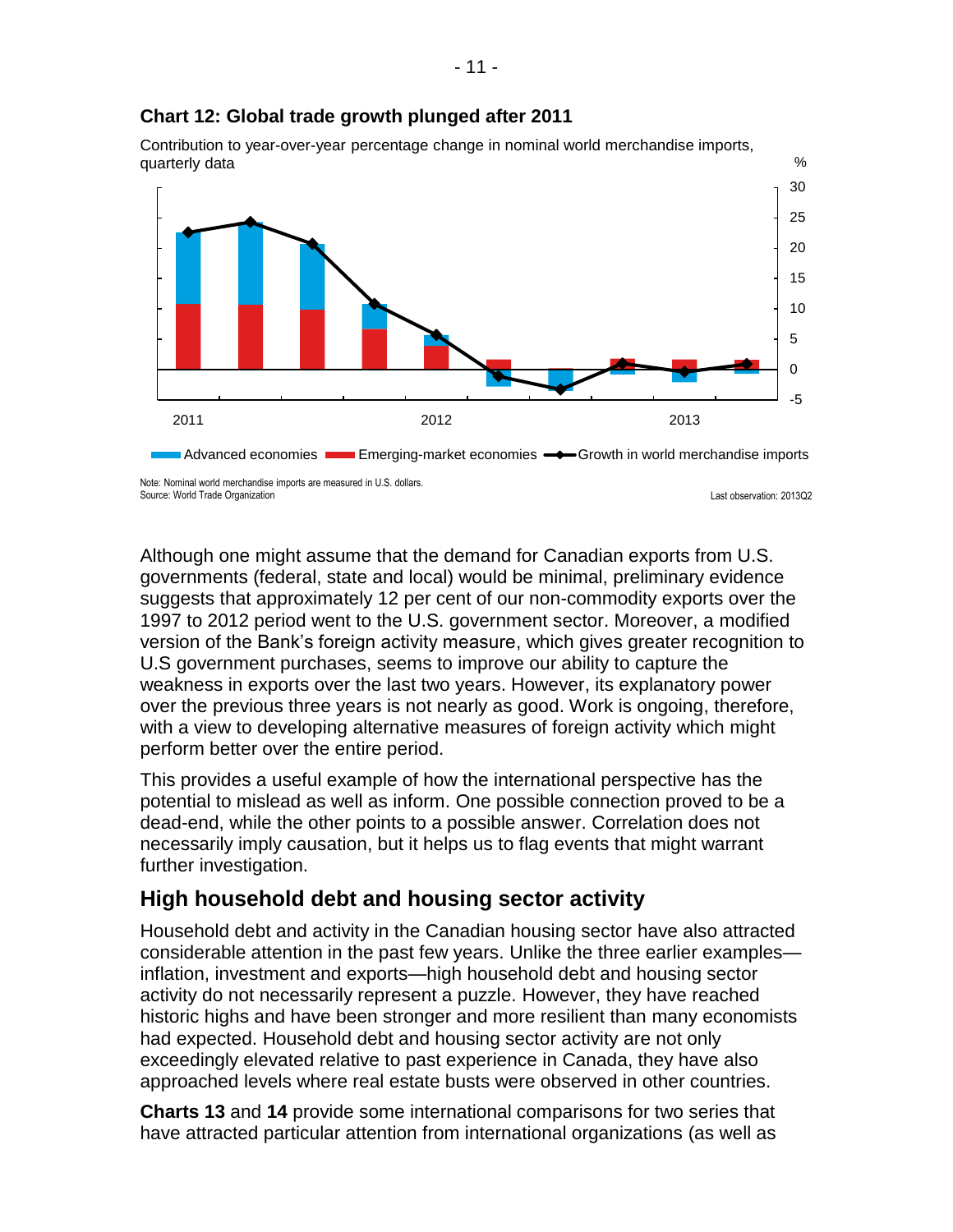*The Economist* magazine). These are the ratio of household-debt-to-disposable income and the ratio of average housing prices to disposable income. Needless to say, they have not gone unnoticed by the Bank of Canada either. The Bank has identified household debt and stretched housing evaluations as the most important domestic risks to financial stability in the country.

It is important to stress that the figures in these charts represent national averages and vary across regions and types of accommodation. In some areas, they are much lower and in others, such as Vancouver and Victoria, they are much higher.

#### **Chart 13: The ratio of household-debt-to-disposable income has continued to rise in Canada**



Debt of households and non-profit institutions serving households, as a percentage of net disposable income, quarterly data

Last observation: 2013Q3 Sources: Statistics Canada, U.S. Federal Reserve, and Australian Bureau of Statistics

#### **Chart 14: House prices in Canada have also continued to rise**



Note: Long-term average calculated from 1986Q2 to 2013Q3

Sources: Teranet-National Bank, CoreLogic, U.S. Bureau of Labor Statistics, and Australian Bureau of Statistics

Last observations: 2013Q4 (Canada & United States); 2013Q3 (Australia)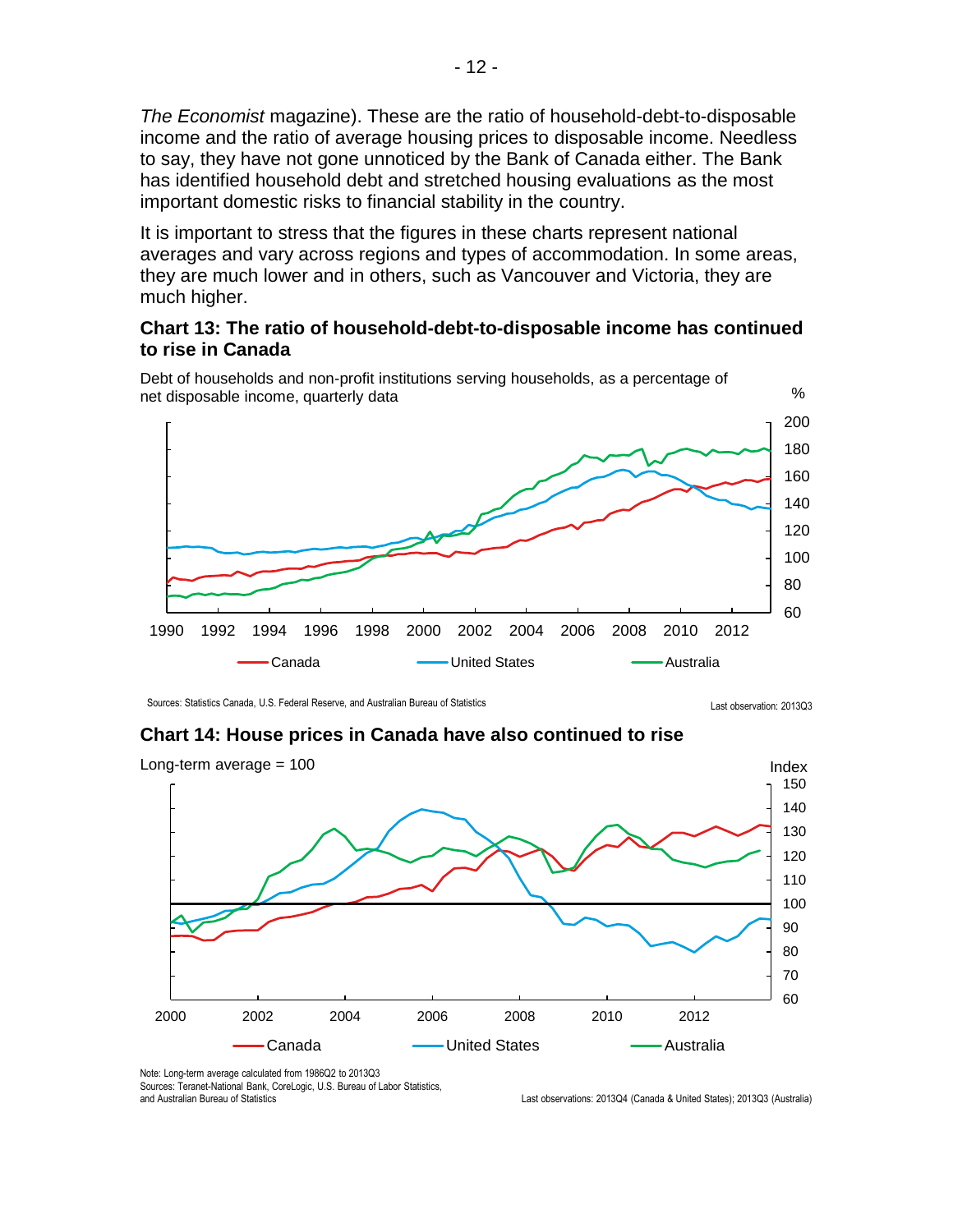Although countries such as the United States and the United Kingdom have experienced sharp and painful corrections at comparable debt and price levels, leading to much more serious economic and financial consequences, it would be a mistake to assume that a similar outcome is therefore inevitable in Canada.

The Bank's base-case projection sees household debt, housing prices and housing starts levelling off and then gradually declining (in real terms, in the case of housing prices): in other words, achieving a soft landing. Recent data, such as decelerating monthly price increases for existing homes, a declining number of housing starts and historically low rates of household credit growth, all support this view and indicate that the situation is stabilizing, although the risks remain elevated.

International evidence also provides some support for this more benign scenario. Countries such as Australia have managed a soft landing and the preconditions for this, one could argue, are even more favourable in Canada. Higher mortgage underwriting standards, higher home equity margins, historically low debtservicing costs, a more resilient banking sector and a number of pre-emptive macro-prudential measures that have been undertaken, in the form of tighter mortgage insurance and mortgage-lending standards, all work in this direction. Indeed, credit quality in Canada has been increasing even as credit continues to expand.

In this instance, the international perspective illuminates the downside and the upside. It highlights the risks that might be realized if the situation is not well managed, but it also provides evidence that a more positive outcome is possible—and indeed more likely. Close monitoring is nevertheless required to help ensure that this cautionary tale does not become a reality.

# **Conclusion**

The global economy and the experiences of other countries provide a sort of natural experiment through which we can better assess economic developments in Canada. In many cases, the economic cycles of other countries are either moving in step with ours or have preceded them. Often, this will be because events elsewhere are shaping events in Canada; at other times it may be mere happenstance or the result of some more general force hitting us and others in a synchronous manner.

An international perspective can provide both understanding and policy insights. While it is important to interpret with caution what you see through the international lens, we have seen how it can help us resolve domestic economic puzzles and guide policy. With regard to inflation, fixed investment, exports and the household sector, it has also pointed the way to more positive outcomes and supported the base-case projections of the Bank. The international perspective deepens our understanding of how the Canadian economy works and gives us greater confidence in how our policy actions influence the ultimate outcomes.

Economic developments in Canada are not predetermined by events outside our borders. Domestic factors are important and we are ultimately the masters of our own destiny. The international perspective simply allows us to conduct our affairs in a more informed way, and improves the odds of a favourable outcome.